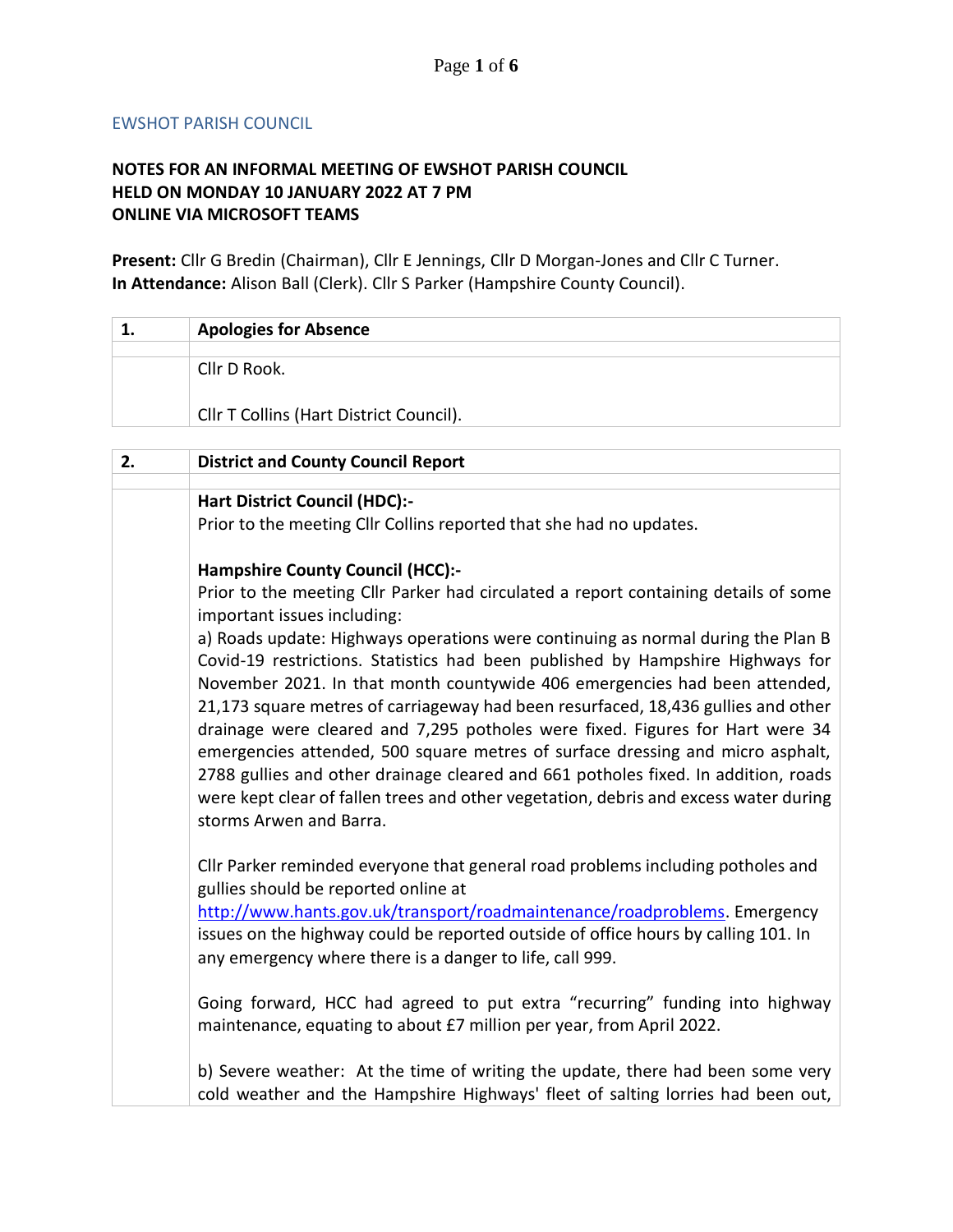focusing on the main roads first. Details of priority salting routes could be found on the HCC website: <https://maps.hants.gov.uk/highwayssaltroutes/>

Many of the village roads and lanes were not on the priority routes but the blue grit bins provided by HCC were available and filled with salt for community use throughout winter. The salt would be particularly useful for smaller roads or on the pavements. A small amount of salt from these could make a big impact on frozen and icy surfaces. One tablespoon of salt (20 grams) would be sufficient to treat one square metre of road or pavement surface.

If grit bins were empty or running low, this could be reported to HCC for replenishing. This could be done online at:

<https://www.hants.gov.uk/transport/roadmaintenance> or by emailing [roads@hants.gov.uk](mailto:roads@hants.gov.uk) 

c) Support for vulnerable households: HCC had received £7.124m from the Government's Household Support Fund to support households in need with food, energy and water bills, as well as wider essential costs and housing costs. The county proposed to deploy this funding (which must be spent by 31 March 2022) through its "connect4communities" programme.

The programme included support for free school meals in holidays and half terms, support with utility bills, community pantries giving access to discounted food and community grants, which could be used for example to assist unpaid carers. This included the provision of slow cookers for families where they lacked cooking facilities.

Details could be found at connect4communities.org where it was possible to apply for community grants, and at HCC's online directory (connect4communities | Family Information and Services Hub hants.gov.uk) which would also be a useful resource for families and individuals in need of food and fuel support.

Residents could also apply for half term support for food and activities at [https://www.hants.gov.uk/socialcareandhealth/childrenandfamilies/connectforco](https://www.hants.gov.uk/socialcareandhealth/childrenandfamilies/connectforcommunities/holidayactivities/holiday-activities-hants) [mmunities/holidayactivities/holiday-activities-hants](https://www.hants.gov.uk/socialcareandhealth/childrenandfamilies/connectforcommunities/holidayactivities/holiday-activities-hants)

d) New Year resolutions: A new 12-week weight management programme had been funded by HCC for residents who wanted to achieve a healthier weight. Offering free professional support either in-person, through regular online meetings or via a mobile app, Shapeup4life Hampshire was available to anyone with a body mass index (BMI) of 30 or above and combined exercise and food choices to make positive lifestyle changes rather than a prescriptive diet. More information could be found on the website: [www.shapeup4lifehampshire.co.uk](http://www.shapeup4lifehampshire.co.uk/) .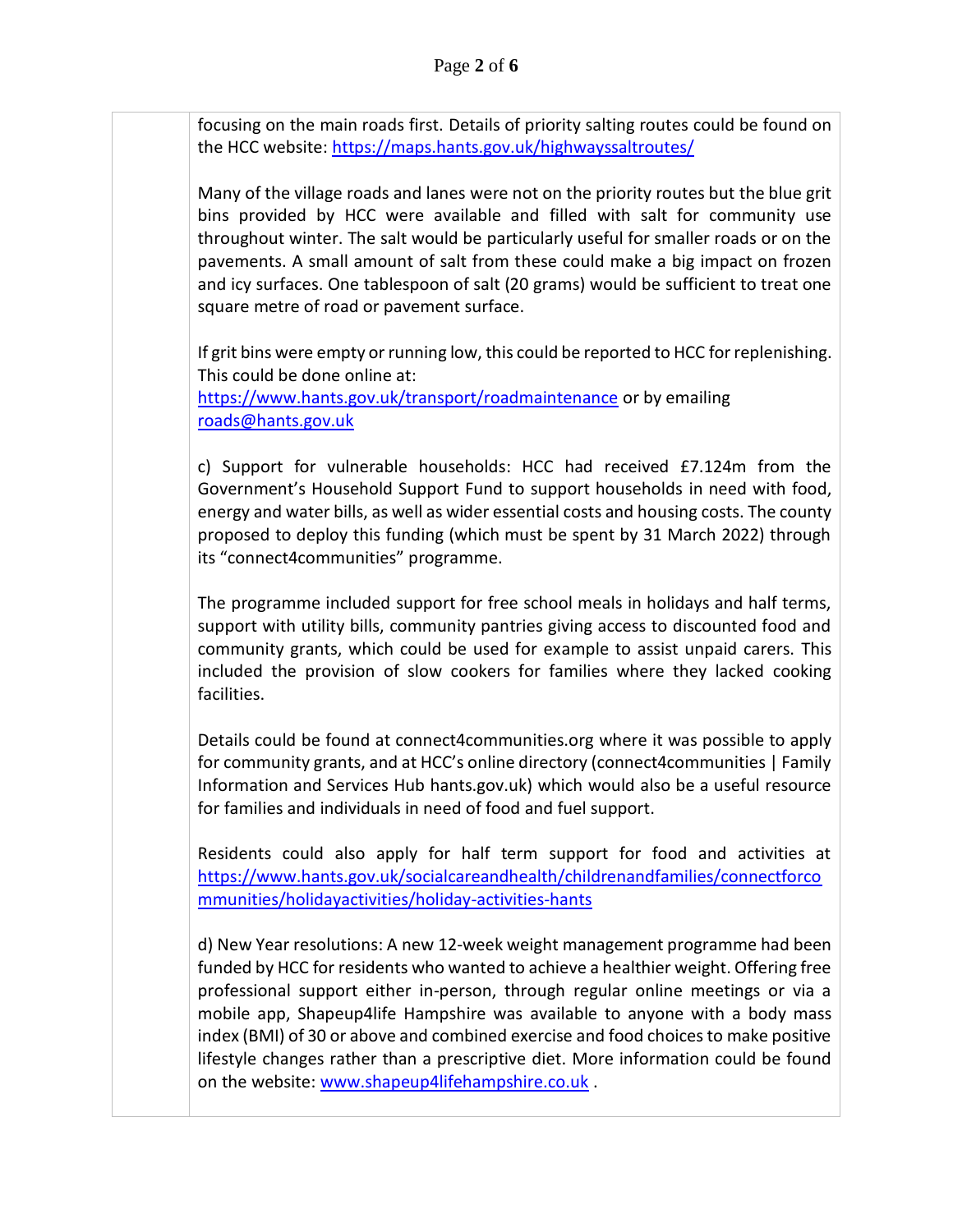At the meeting Cllr Parker confirmed that he had been regularly checking the signage associated with the closure of Redfields Lane and the diversion route. Lots had recently fallen over which he would report to the contractor. The Chairman suggested that pictures of the damage to the verges along Tadpole Lane should be sent to the contractor as it would need remedial works. Cllr Parker agreed to raise this with highways officers.

| -<br>، ب | <b>Public Participation</b> |
|----------|-----------------------------|
|          |                             |
|          | None.                       |

| 4. | Planning                                                                                                                                                                                                                                                                                                                                                                                                                                                                       |
|----|--------------------------------------------------------------------------------------------------------------------------------------------------------------------------------------------------------------------------------------------------------------------------------------------------------------------------------------------------------------------------------------------------------------------------------------------------------------------------------|
|    | (a) 21/02963/ADV Unit 1 Beacon Hill Road, Church Crookham Display of three<br>internally illuminated fascia signs and four non illuminated fascia.                                                                                                                                                                                                                                                                                                                             |
|    | A response was required by 5 January so the following was agreed by email and<br>noted at the meeting: No objections.                                                                                                                                                                                                                                                                                                                                                          |
|    | (b) 21/01155/FUL 1 Crondall Heights, Farnham Road APPEAL: Change of use of<br>land to garden land, plus landscaping and associated works.                                                                                                                                                                                                                                                                                                                                      |
|    | Application refused by HDC and now being appealed. EPC objected to original<br>application. This objection would be forwarded to the Planning Inspectorate but<br>EPC could make comments or modify/withdraw original comments. Any<br>submission needed to be done by 20 January.                                                                                                                                                                                             |
|    | It was agreed to submit the original objection with the addition of the following<br>words:                                                                                                                                                                                                                                                                                                                                                                                    |
|    | The proposed site plan granted under permission 09/02311/FUL and subsequently<br>re granted under permission 11/01087/FUL shows that the approved schemes to<br>include garden curtilages were to be largely contained within the existing<br>footprint of the former residential/equestrian/farm buildings and their immediate<br>areas. This would ensure there would be no requirement to extend into the<br>agricultural land holdings of each of the proposed properties. |
|    | (c) 21/03146/FUL Silvergate Redfields Industrial Park, Church Crookham Changes<br>to façade and erection of canopies at the entrances to the building.<br>It was agreed to submit no objection.                                                                                                                                                                                                                                                                                |
|    | (d) 21/03247/FUL Silvergate Redfields Industrial Park, Church Crookham Hard and<br>soft landscaping, erection of bike and bin stores, erection of boundary fencing and<br>alterations to the car park.<br>It was agreed to submit no objection.                                                                                                                                                                                                                                |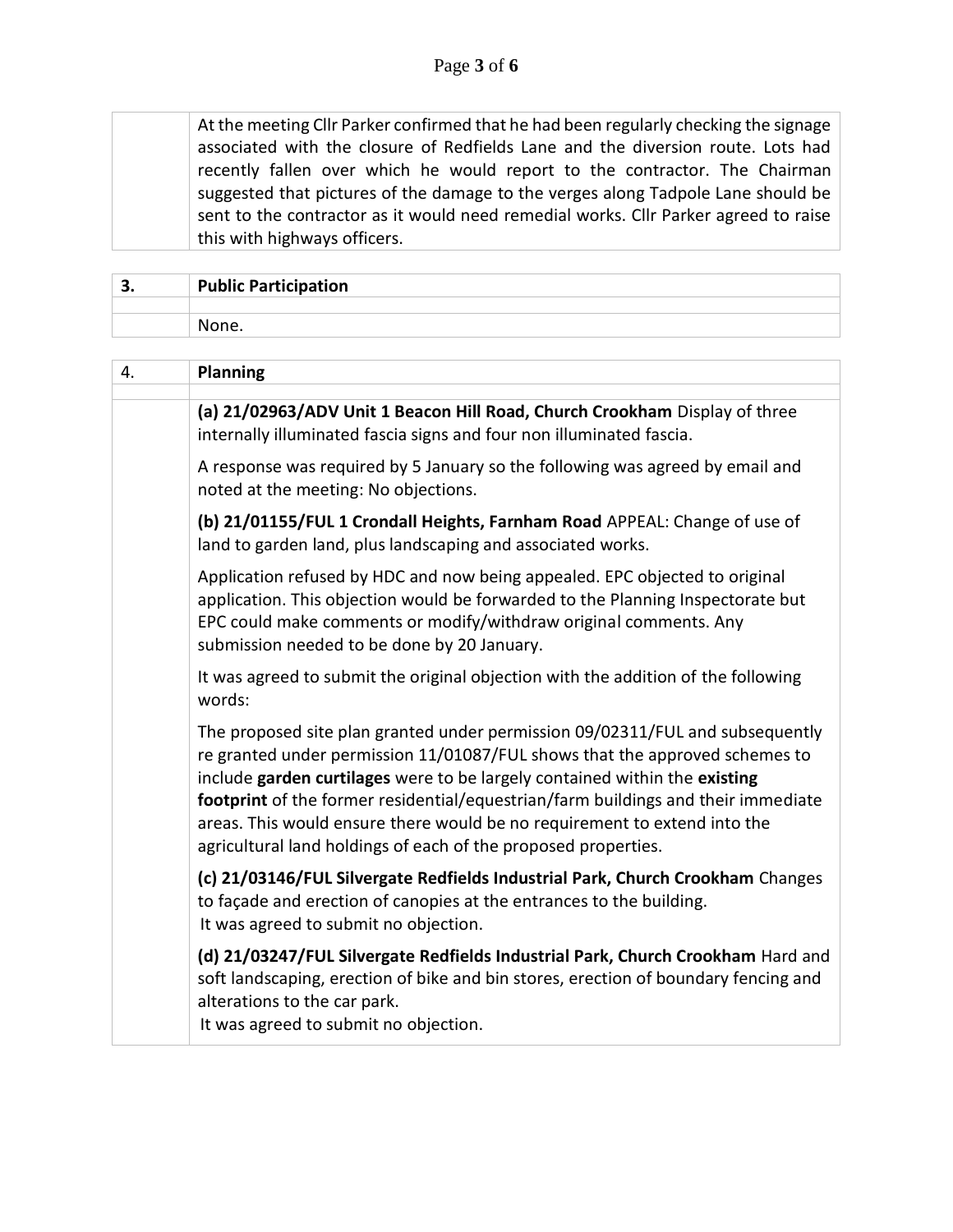| <b>Neighbourhood Development Plan</b>                                               |
|-------------------------------------------------------------------------------------|
|                                                                                     |
| Cllr Morgan-Jones reported that he had been in touch with the Principal Planning    |
| Policy Officer at HDC to let her know that the Parish Council was starting to       |
| consider producing a NDP. She had sought to establish why the Parish Council felt a |
| NDP was needed and she had suggested some alternatives. He planned to set up a      |
| meeting with her to find out more.                                                  |

| 6. | <b>Platinum Jubilee</b>                                                                                                                                                                                                                                                                                                                                                                                                                          |
|----|--------------------------------------------------------------------------------------------------------------------------------------------------------------------------------------------------------------------------------------------------------------------------------------------------------------------------------------------------------------------------------------------------------------------------------------------------|
|    |                                                                                                                                                                                                                                                                                                                                                                                                                                                  |
|    | The Chairman confirmed that he was in the process of making arrangements for a<br>beacon to be lit on 2 June, at the highest point in the parish. Last time there was a<br>beacon in the parish it had been on the Recreation Ground but it had done some<br>damage so a preferred location had been found.                                                                                                                                      |
|    | Cllr Jennings advised she had been in communication with local volunteers to<br>discuss ideas to mark the Jubilee. It had been suggested that the annual Village<br>Show be brought forward and held on the Jubilee weekend with the addition of<br>some specific Jubilee focused events including a lunch/picnic for older residents.<br>This was still at the ideas stage and was subject to change once further discussions<br>had been held. |
|    | Cllr Parker advised that he had some funds that may be used to support a<br>community imitative. The deadline for applications was end of February and the<br>money would need to be spent by end of March. He agreed to circulate the details.                                                                                                                                                                                                  |

| 7. | <b>Highways Issues at Doras Green</b>                                                                                                                                                      |
|----|--------------------------------------------------------------------------------------------------------------------------------------------------------------------------------------------|
|    |                                                                                                                                                                                            |
|    | Cllr Turner confirmed that the work to cut back the hedge on the north east side of<br>the crossroads had been completed. The work on the north west side was due to be<br>done very soon. |

| 8. | Highways Issues as a result of the temporary closure of Redfields Lane                       |
|----|----------------------------------------------------------------------------------------------|
|    |                                                                                              |
|    | This had been discussed during the update from the Hampshire County Councillor at<br>item 2. |

| 9. | <b>Open Community Fibre Project</b>                                                                                                                                                                                                                                                                                                     |
|----|-----------------------------------------------------------------------------------------------------------------------------------------------------------------------------------------------------------------------------------------------------------------------------------------------------------------------------------------|
|    |                                                                                                                                                                                                                                                                                                                                         |
|    | Cllr Morgan-Jones thanked everyone involved in the project and those that had gone<br>out delivering leaflets and subsequently knocking on doors. Just under £400,000 was<br>raised which was more than was needed to be able to submit the application to<br>Openreach for superfast broadband. The application had been completed but |
|    | unfortunately Openreach had advised that the scheme had been put on hold whilst                                                                                                                                                                                                                                                         |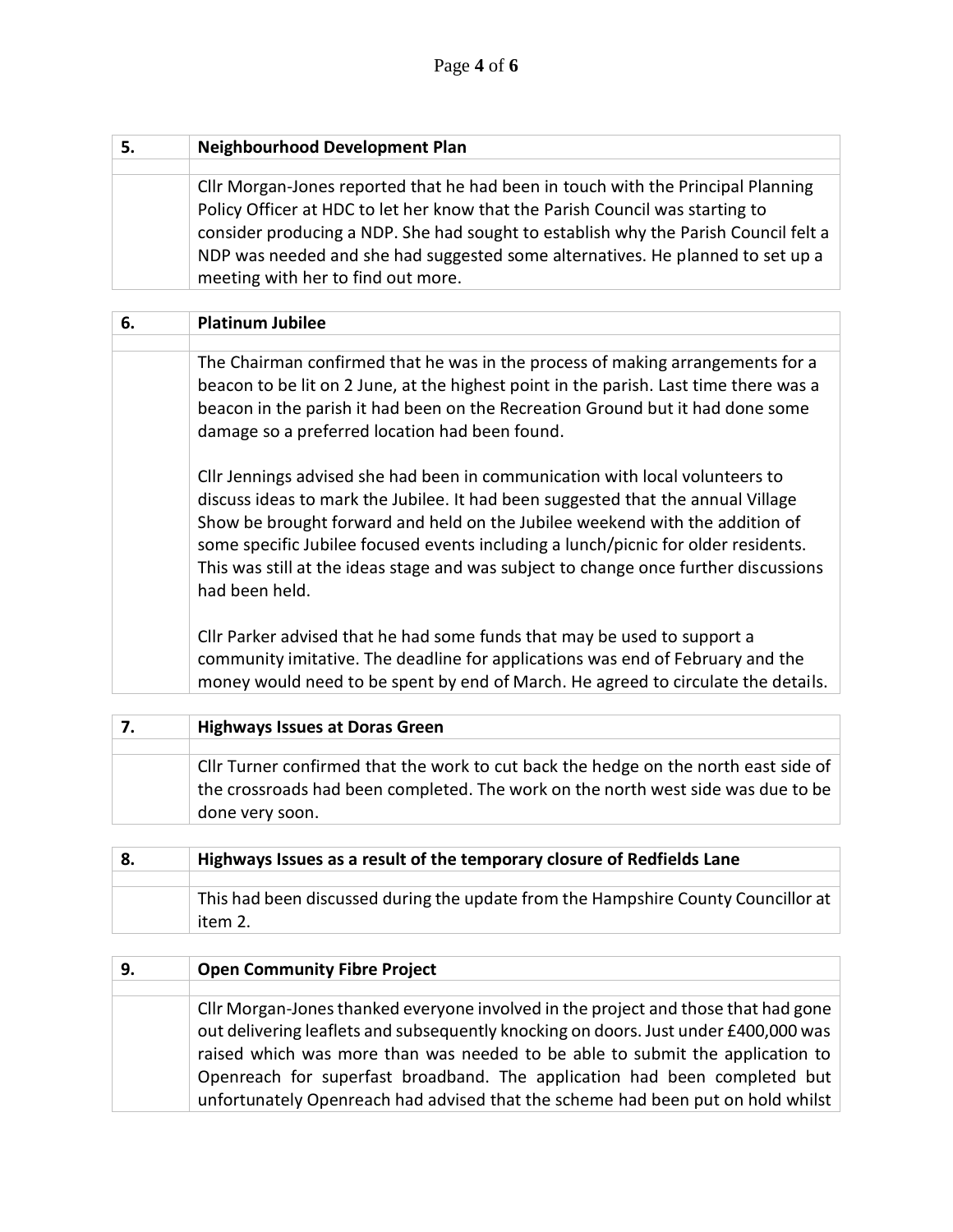the scheme pipeline was reviewed. There had been an unprecedented volume of registrations and these were being reviewed in line with the network build capacity. It was understood that Hampshire was going into a procurement process that would allow network providers to bid to deliver to areas. Cllr Parker agreed to try to find out more details on this.

| 10. | <b>Electricity Supply on the Recreation Ground</b>                                                                                                                                                                                                         |
|-----|------------------------------------------------------------------------------------------------------------------------------------------------------------------------------------------------------------------------------------------------------------|
|     | It was noted that the Parish Council had agreed to install an electricity supply on the                                                                                                                                                                    |
|     | Recreation Ground. The majority of the work on this had been completed but had<br>been put on hold as the supply would not be needed whilst the Village Show could<br>not go ahead. As it was planned to have a Village Show in 2022 it had been requested |
|     | that the Parish Council get the supply connected. The Clerk would have a look at<br>suppliers and make a recommendation as to who to go with at the next meeting.                                                                                          |

| <b>11.</b> | <b>Farnborough Airport</b>                                                                                                                                                                                                                                                                                        |
|------------|-------------------------------------------------------------------------------------------------------------------------------------------------------------------------------------------------------------------------------------------------------------------------------------------------------------------|
|            |                                                                                                                                                                                                                                                                                                                   |
|            | At the last meeting the Chairman had been approved as the Parish Council<br>representative on the Farnborough Aerodrome Consultative Committee (FACC) with<br>Cllr Jennings as his deputy. Both intended to visit the airport to find out more<br>information particularly in regard to flight paths and numbers. |
|            | There was some discussion about flight paths and the impact of noise on residents<br>and how this could be mitigated.                                                                                                                                                                                             |

| <b>Risk Management</b>                           |
|--------------------------------------------------|
|                                                  |
| This would be discussed at the February meeting. |

| 13. | <b>Payments</b>                                                                            |                                                      |         |  |
|-----|--------------------------------------------------------------------------------------------|------------------------------------------------------|---------|--|
|     |                                                                                            |                                                      |         |  |
|     | It was noted that the following payments needed to be paid before the next meeting         |                                                      |         |  |
|     | and could be paid under delegated authority. All would be ratified at the next<br>meeting: |                                                      |         |  |
|     |                                                                                            |                                                      |         |  |
|     |                                                                                            | January Payroll                                      | £445.60 |  |
|     |                                                                                            | Larkstel - Bin emptying (January)                    | £129.60 |  |
|     |                                                                                            | Information Commissioner - annual registration fee   | £40.00  |  |
|     |                                                                                            | Gary Bredin - reimbursement for signage in play area | £13.40  |  |
|     |                                                                                            | Vision ICT - new email address                       | £21.60  |  |
|     |                                                                                            | D M Payroll Services $-6$ months payroll services    | £66.00  |  |

| 14. | <b>Any Other Business</b>                                                        |
|-----|----------------------------------------------------------------------------------|
|     | The Chairman advised that the Christmas tree recycling point had been set up in  |
|     | the car park and was working well. HDC had only been able to provide four fences |